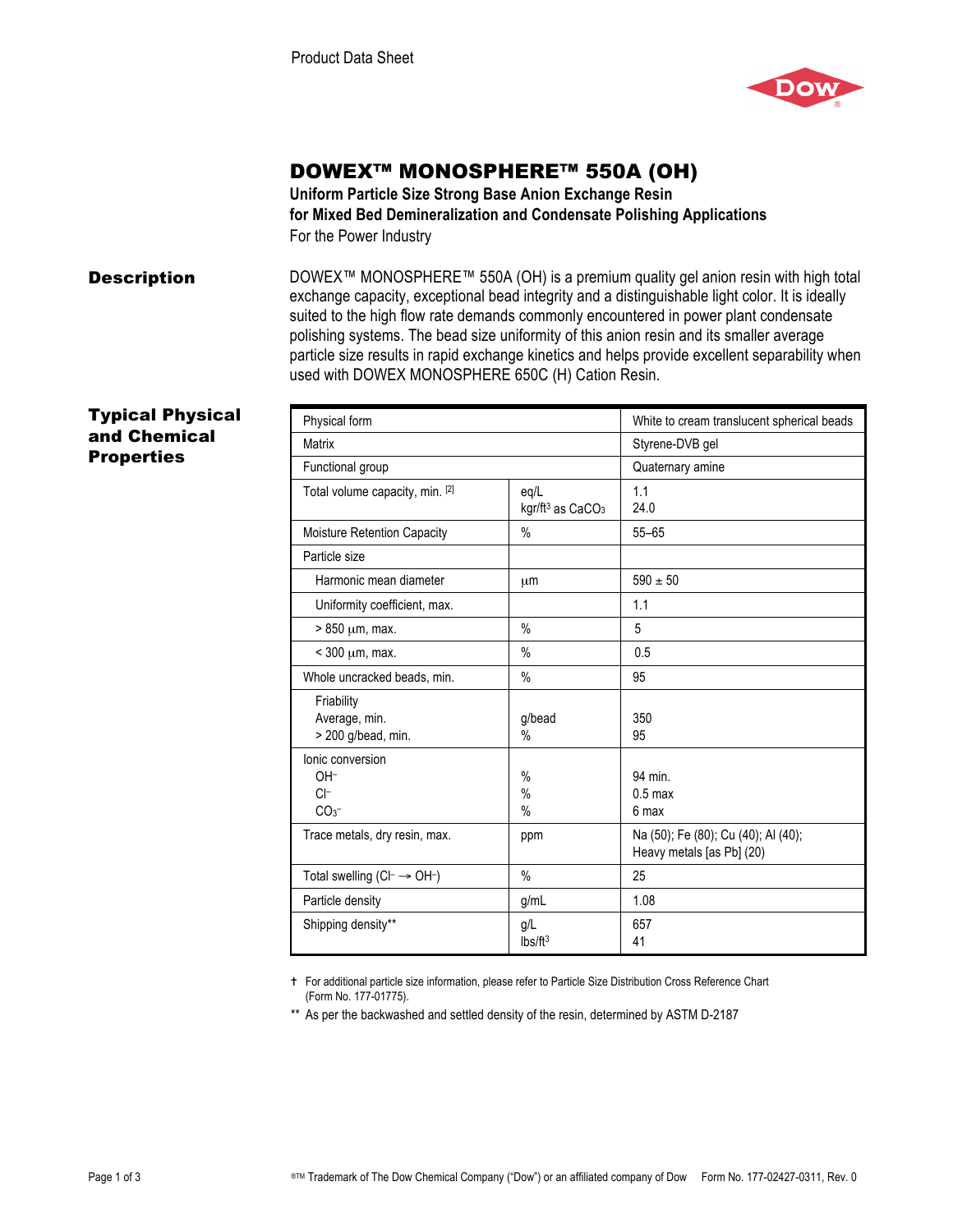## Suggested **Operating Conditions**

| Maximum operating temperature              |                                                  |
|--------------------------------------------|--------------------------------------------------|
| $OH$ -form                                 | 60°C (140°F)                                     |
| $Cl^-$ form                                | 100°C (212°F)                                    |
| pH range                                   | $0 - 14$                                         |
| Bed depth, min.                            | 450 mm (1.5 ft)                                  |
| Flow rates:                                |                                                  |
| Service/fast rinse                         | 5-60 m/h (2-24 gpm/ft <sup>2</sup> )             |
| Service/condensate polishing               | 40-150 m/h (16-60 gpm/ft <sup>2</sup> )          |
| Backwash                                   | See figure 1                                     |
| Co-current regeneration/displacement rinse | 1–10 m/h (0.4–4 gpm/ft <sup>2</sup> )            |
| Total rinse requirement                    | $2 - 5$ BV*                                      |
| Regenerant:                                |                                                  |
| Type                                       | 4–8% NaOH                                        |
| Temperature                                | Ambient or up to 60°C (140°F) for silica removal |

\*1 BV (Bed Volume) = 1 m<sup>3</sup> solution per m<sup>3</sup> resin or 7.5 gals per ft<sup>3</sup> resin

**Packaging** 25 liter bags or 5 cubic feet fiber drums

## **Hydraulic** Characteristics

Figure 1 shows the bed expansion of DOWEX™ MONOSPHERE 550A (OH) as a function of backwash flow rate and water temperature. Figure 2 shows the pressure drop data for DOWEX MONOSPHERE 550A (OH) as a function of service flow rate and water temperature. Pressure drop data are valid at the start of the service run with clear water and a correctly classified bed.

### **Figure 1. Backwash Expansion Data Figure 2. Pressure Drop Data**





#### For other temperatures use:

 $F_T = F_{77^{\circ}F}$  [1+ 0.008 (T<sub>°F</sub> -77)], where F = gpm/ft<sup>2</sup><br> $F_T = F_{25^{\circ}C}$  [1+ 0.008 (1.8T<sub>°C</sub> - 45)], where F = m/h

#### For other temperatures use:

 $P_T = P_{20\degree C} / (0.026 T_{\degree C} + 0.48)$ , where  $P = \text{bar/m}$ <br> $P_T = P_{68\degree F} / (0.014 T_{\degree F} + 0.05)$ , where  $P = \text{psift}$